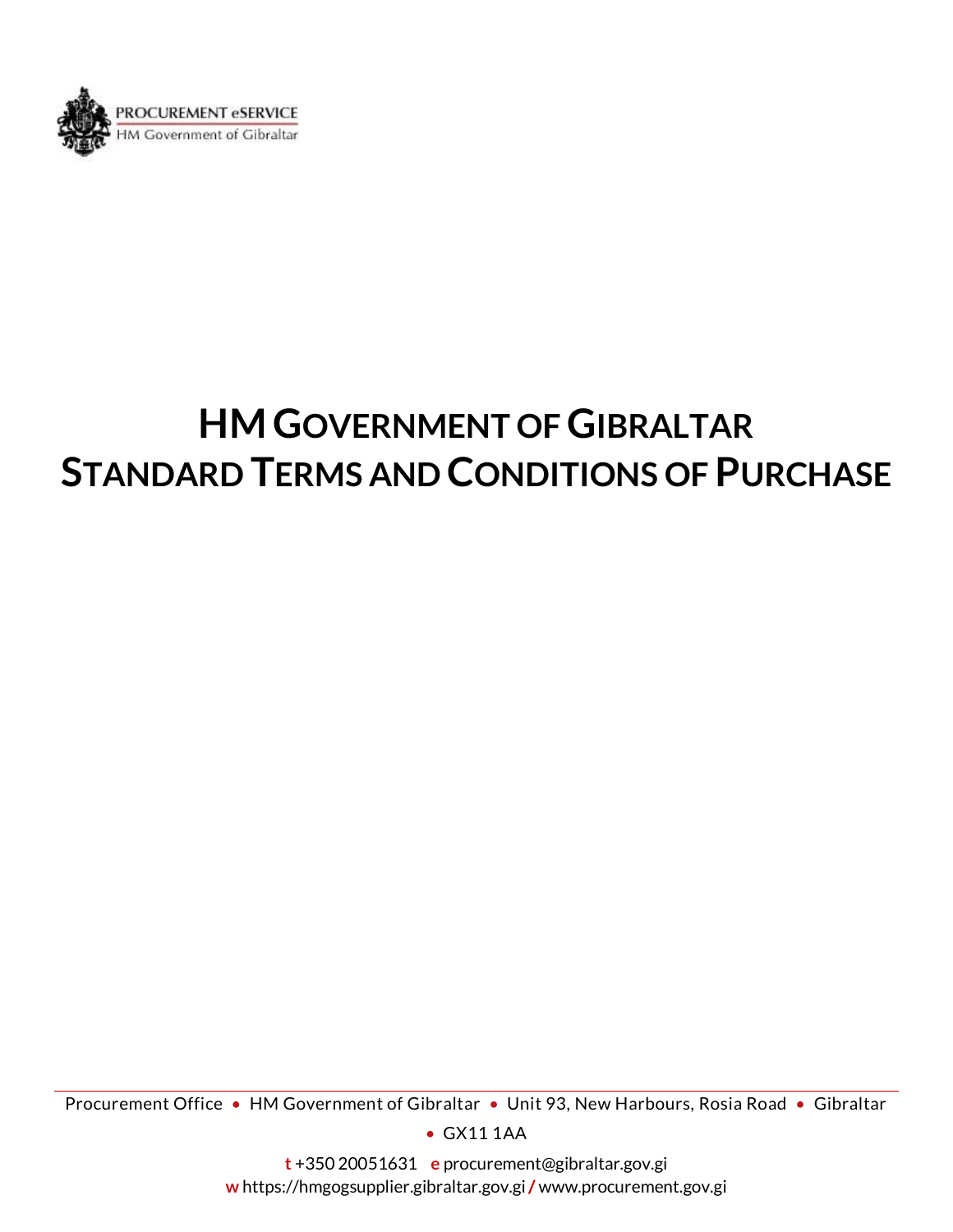

# **HM GOVERNMENT OF GIBRALTAR ("HMGOG")**

## **Terms and conditions of purchase**

These terms and conditions (the "Terms") shall apply to all contracts for the purchase of goods, rights and services (the "Deliverables") by HMGOG to the exclusion of all other terms and conditions, unless otherwise agreed in writing. All orders for Deliverables shall be deemed to be an offer by HMGOG to purchase Deliverables pursuant to the Terms.

By registering with the PROACTIS Data Interchange Portal (the "Procurement eServices Portal") you acknowledge that you have read, understood and agreed the Terms and the terms of the PROACTIS User Licence. By accepting an Order which we have placed with you, you acknowledge that you have read, understood and agreed the Terms.

Any variation to the Terms (including any special terms and conditions agreed between us) shall be inapplicable unless agreed in writing by the Head of Procurement or other authorised HMGOG senior officer.

For the avoidance of doubt, nothing in the Terms shall prevent HMGOG concluding a contract with a supplier on terms other than those contained herein provided that the contract is in writing and signed by HMGOG and the supplier or their duly authorised representatives.

For the purpose of the Terms, any reference to "us" or "we" shall be a reference to HMGOG.

#### **1. The Contract**

- 1.1 Our contract with you will comprise the Order (as defined in clause 2.1), the Terms, any variations expressly agreed in writing and any terms implied by law (the "Contract").
- 1.2 By registering with the Procurement eServices Portal and/or accepting an Order which we have placed with you, you warrant, undertake and represent to us that:
	- (i) all statements that you have made to us, whether in writing or not, are true; and
	- (ii) you have the necessary economic financial standing and the technical and professional ability to perform your obligations under the Contract; and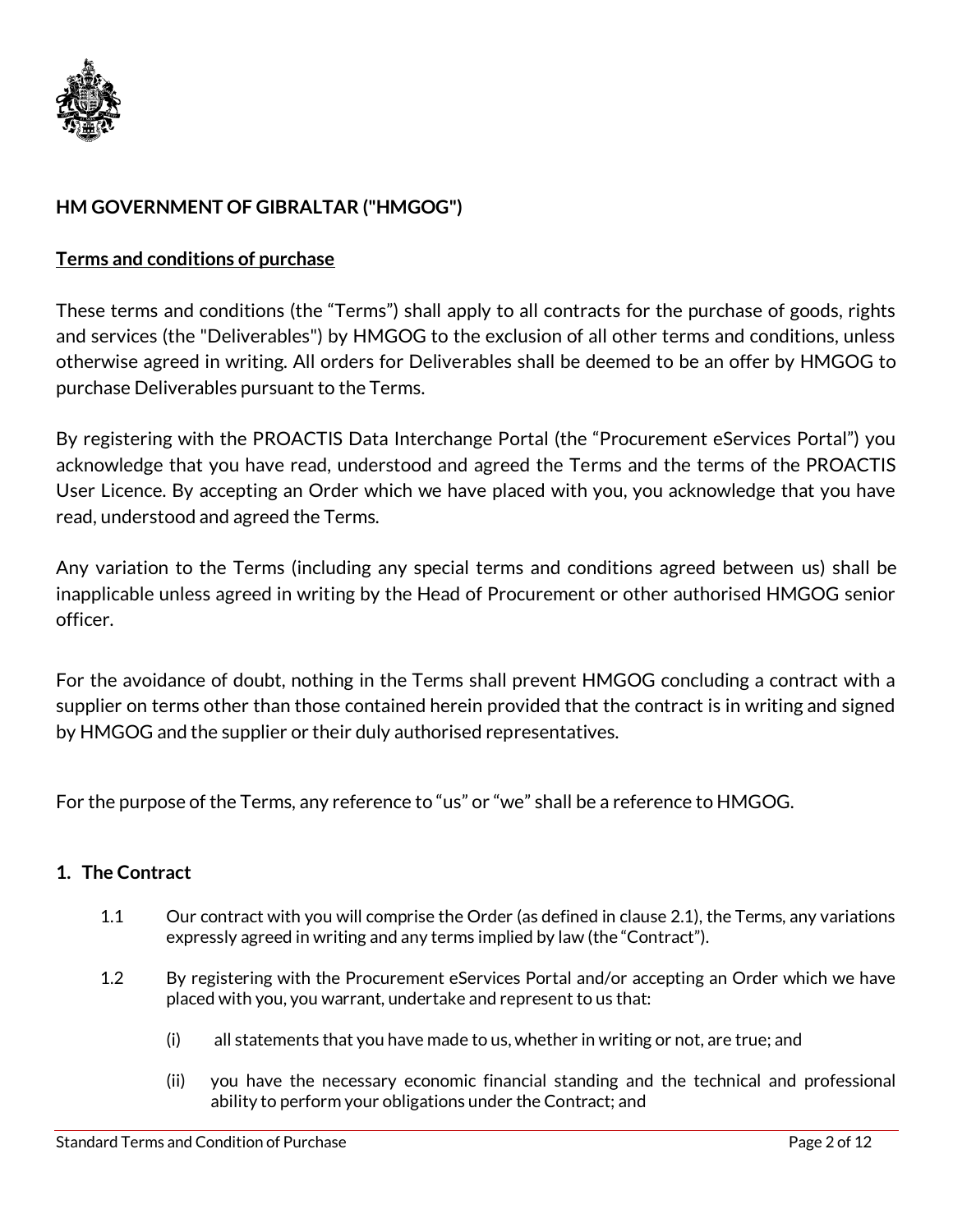

- (iii) you will comply with all applicable obligations in the fields of environmental, social and labour laws established by the laws of Gibraltar; and
- (iv) you are not in breach of your obligations relating to the payment of taxes or social security contributions; and
- (v) you will notify us of any change in your circumstances as previously notified to us, whether orally or in writing, which may affect the way in which we manage our relationship with you; and
- (vi) you deal and will deal with us in all respects and at all times as principal and not as agent for any other party; and
- (vii) there is no legal rule or impediment to your entering into the Contract or to your discharging your obligations arising under the Contract; and
- (viii) any person whom you identify to us as being authorised to represent you has been properly and validly appointed by you for that purpose and for all purposes normally incidental to it.
- 1.3 These warranties, undertakings and representations will be deemed to be repeated by you each time you accept an Order placed by us.
- 1.4 Any breach of any such warranty or undertaking, or any inaccuracy in any such representation, will entitle us to terminate this Contract.

#### **2. Orders**

- 2.1 "Order" shall mean any order for Deliverables placed (i) via email sent to such address as you shall previously have communicated to us in writing or (ii) via the Procurement eServices Portal.
- 2.2 You must send an acknowledgement to us via the Procurement eServices Portal or email on the first working day following receipt of the Order, or such other date as we may have stated in the Order, confirming your acceptance or rejection of the Order.
- 2.3 If an Order is not acknowledged during the course of the following working day, or the date stated in the Order, the offer will be deemed to have been rejected and we will be entitled to place an Order with another supplier without further liability to you.

#### **3. Price**

3.1 The price of the Deliverables shall be determined in accordance with the price/s previously quoted by you and submitted by you to us.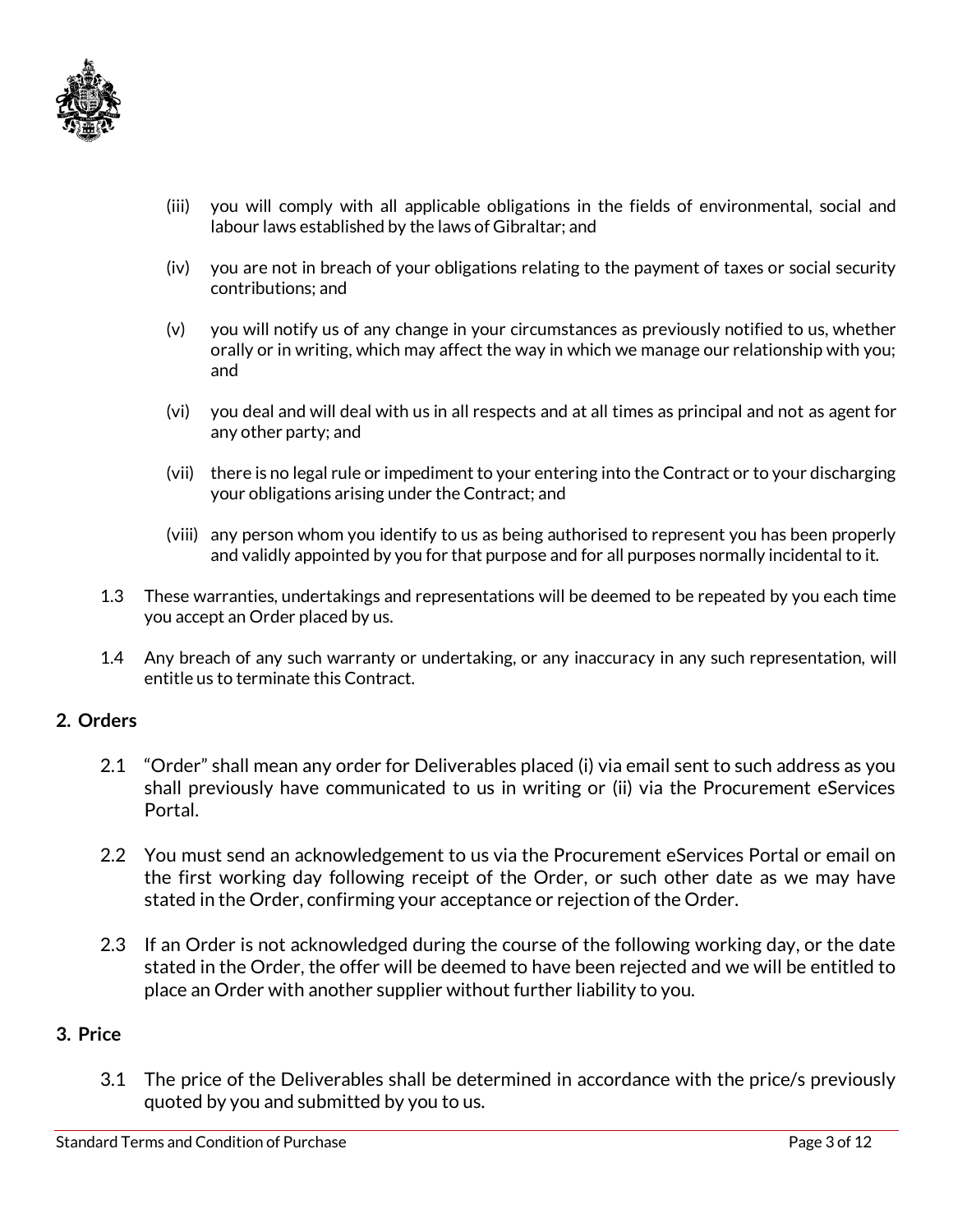

- 3.2 The price of the Deliverables will be stated in the Order and, unless otherwise agreed in writing, shall be:
	- 3.2.1 inclusive of all charges for packaging, packing, shipping, carriage, insurance, duties, levies, delivery, installation, commissioning or performance of the Deliverables to or at the delivery address,
	- 3.2.2 payable in pounds sterling; and
	- 3.2.3 fixed for the duration of the Contract.
- 3.3 We will be entitled to any discount for prompt payment, bulk purchase or the like normally granted by you in comparable circumstances.
- 3.4 For Deliverables which require on-going maintenance, training, spare parts, consumables or other goods, rights or services to be supplied post-delivery for their continued use (the "Follow-on Deliverables"), you agree to provide the Follow-on Deliverables or procure them to be provided to us, at our request, for at least 36 months following Performance (as defined in clause 9) of the original Order at fair and reasonable prices. Where the context so permits, the expression "Deliverables" shall be deemed to include reference to the "Follow-on Deliverables" for the purpose of these Terms.

#### **4. Payment**

- 4.1 Invoices for the Deliverables must be sent to us on, or after Performance of the Order. Each invoice must quote the number of the Order.
- 4.2 Unless otherwise stated in the Order, we will pay the contract price within 30 days of the invoice date.
- 4.3 If any Deliverables are not supplied on or by the agreed date then, in addition to any other remedies available to us, we will be entitled to deduct 1% of the overall contract price for those Deliverables, for every day's delay.
- 4.4 We will be entitled to set off against the contract price any money owed to us by you.

#### **5. Specifications**

5.1 The quantity, quality and description of the Deliverables shall be as specified in the Order.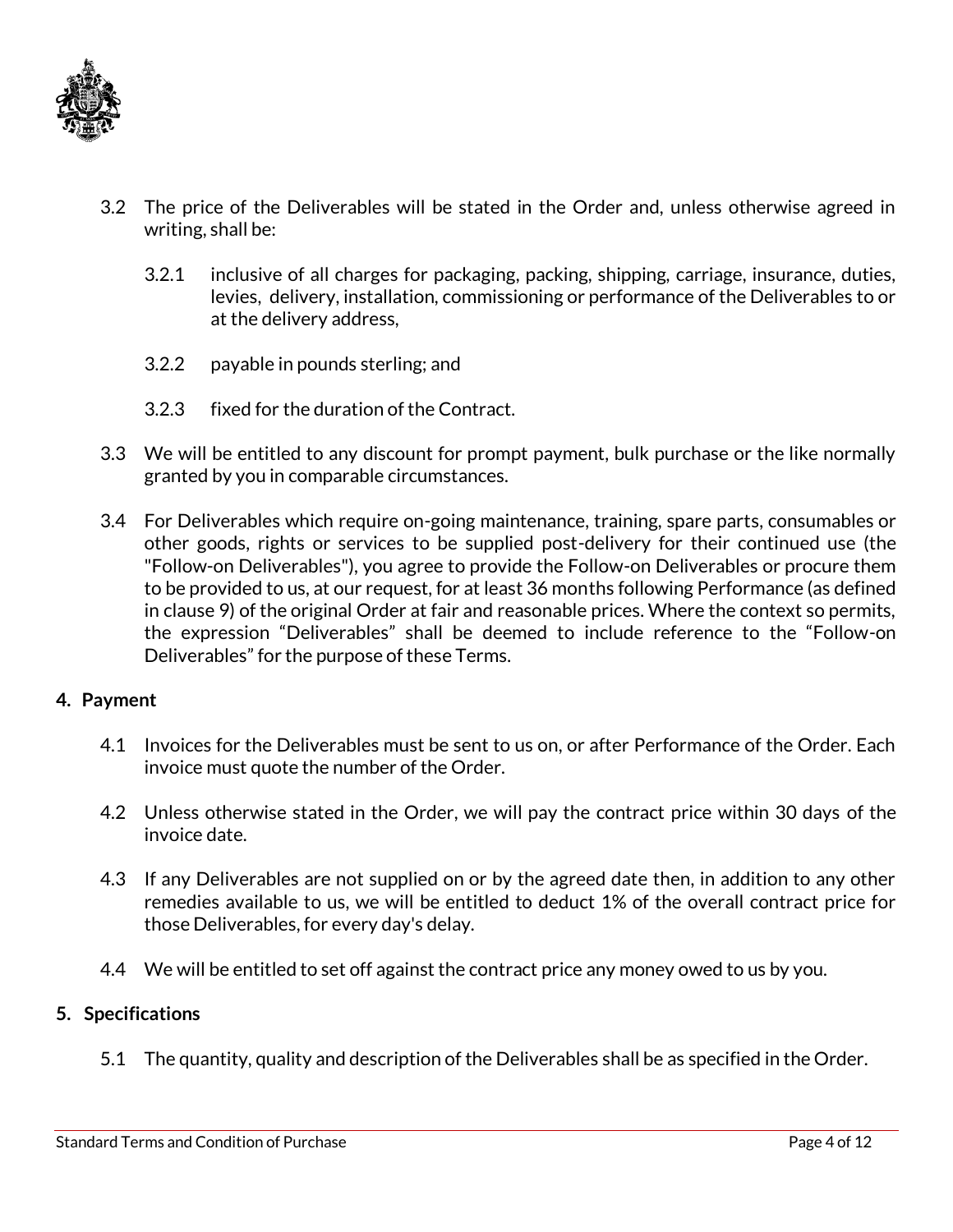

5.2 We will be allowed to inspect any Deliverables ordered prior to delivery so long as we request an inspection on reasonable notice. If, as a result of the inspection, we are not satisfied that the quality of the Deliverables or the standards of manufacture, storage or handling conforms with the Order, you will take such steps as are necessary to ensure compliance. If, after that, we are still not satisfied we can cancel the Order without further liability to you.

# **6. Changes to the Specifications**

- 6.1 If we wish to introduce changes to the specifications (a "Proposed Change") of an Order we shall notify you of the Proposed Change and such Proposed Change shall be introduced in accordance with and subject to this Clause 6.
- 6.2 Following receipt of a notice under Clause 6.1, you shall within 48 hours (excluding hours of days which are Saturdays, Sundays or are recognised bank holidays in Gibraltar) provide to us a proposal indicating either:
	- 6.2.1 the reasons why the Proposed Change is not agreed ; or
	- 6.2.2 the time that would be necessary to implement such Proposed Change and any changes that would need to be made to the contract price and any other relevant aspects of the Order in order to implement such Proposed Change.
	- 6.3 We shall notify you within 48 hours of any proposal made in accordance with Clause 6.2 whether we accept such proposal or not. If we accept such proposal, the parties shall agree a date on which the Proposed Change shall be implemented and the contract price and other aspects of the Order referred to in the proposal shall be deemed amended accordingly with effect from that date.
- 6.4 If you do not provide us with a proposal within 48 hours, the Proposed Change will be deemed to have been accepted by you and the Order will be deemed to have been varied with immediate effect to reflect the Proposed Change.

#### **7. Delivery**

- 7.1 The Deliverables will be delivered to, and/or performed as the case may be at, the address and on the date stated in the Order, or else under section 7.2, during usual business hours.
- 7.2 If we specify the date or delivery address after placing an Order, we will give you reasonable notice of the details.
- 7.3 The date of delivery shall be of the essence.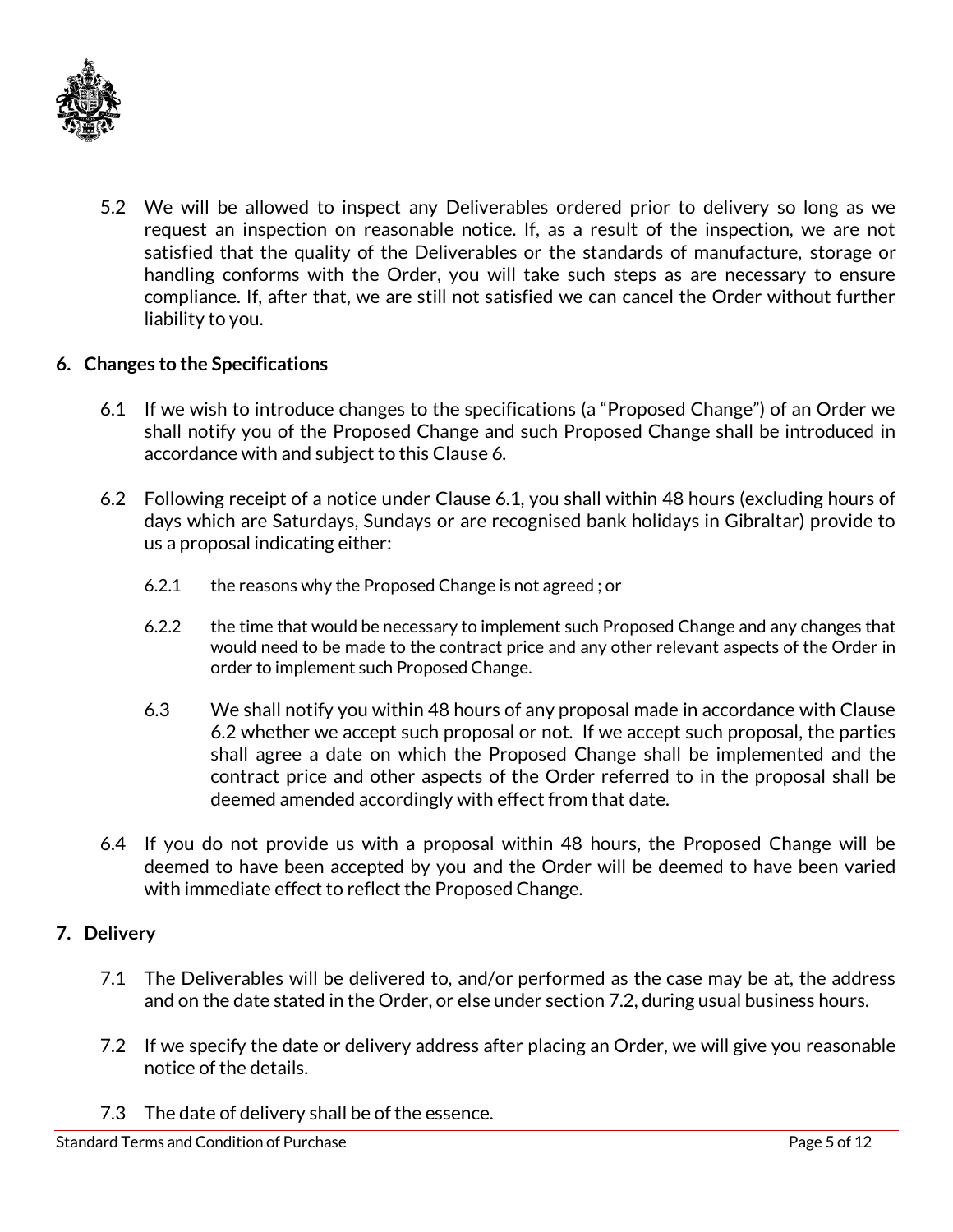

- 7.4 A packing note quoting the number of the Order must accompany each delivery and must be displayed prominently.
- 7.5 You will comply with any reasonable requirements we may have as regards the packaging and packing of the Deliverables, and as to information to be displayed on packaging or included on dispatch documentation and bills of lading. Subject thereto, you will ensure that all packaging, packing, labelling and documentation is such as to ensure full compliance with legal requirements and to secure delivery to us in an undamaged condition.
- 7.6 We will not be bound to return any packaging or packing material to you, save that if there is a requirement for the packaging to be returned or recycled, you undertake to collect the packaging or packing material free of charge and on request.
- 7.7 Delivery shall be, unless otherwise stated in the Order, DDP Gibraltar which bears defined meaning in the current edition of Incoterms.
- 7.8 Where Deliverables are required to be supplied in instalments, each instalment will be treated as part of the same Order. Failure to deliver or perform any instalment in whole or in part will amount to non-Performance of the Order and we may treat the Contract as repudiated.
- 7.9 We shall not be obliged to accept delivery by instalments unless previously agreed by us.

#### **8. Title and Risk**

- 8.1 Risk of damage to or loss of any Deliverables passes to us on delivery. Property and ownership of any Deliverables will pass to us on the earlier of delivery or payment.
- 8.2 If we supply any articles to you, e.g. for modification or copying, they remain our property at all times. Those articles must be kept confidential and secure and we can enter your premises at any time on reasonable notice to ensure that this is so. While those articles are in your custody you must not use them, copy them or disseminate them, electronically or otherwise, except in the performance of the Contract. We retain copyright and any other available intellectual property rights in any plans, design drawings, computer programs, compilations of data, specifications or the like which we supply to you. You are not to part with possession (save to us) of any article unless with our express consent. You must indemnify us against any loss caused to us, and account to us for any profit which you make, through breach of this clause.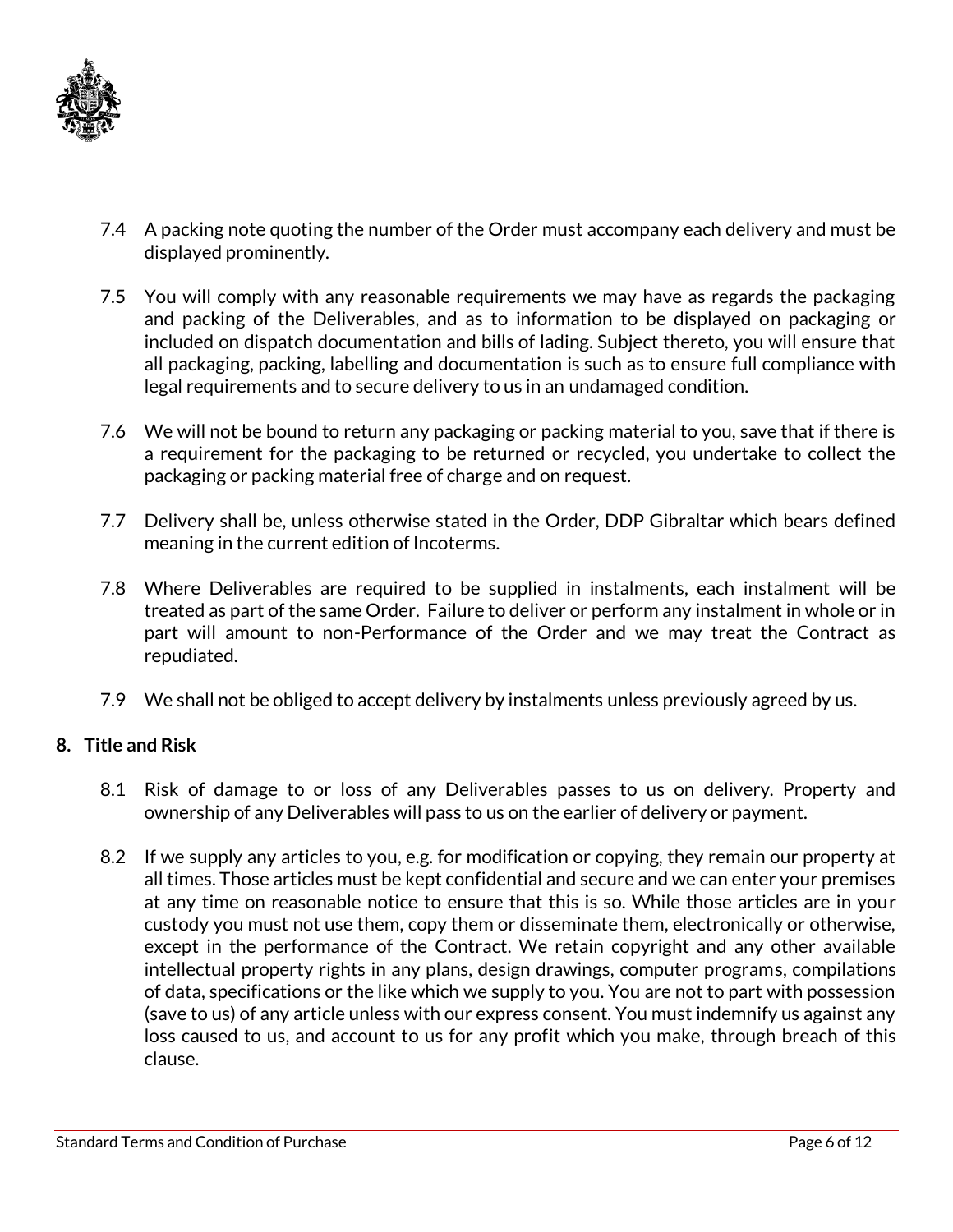

## **9. Performance**

- 9.1 For the purpose of these Terms, "Performance" shall mean the satisfactory execution of your contractual obligations under the Contract in respect of an Order.
- 9.2 Unless otherwise stated, for the purpose of determining Performance, an Order shall include all ancillary training, all relevant documentation, certification and legal rights, necessary to enable the intended user to use the Deliverables for their intended purposes. It is your responsibility to find out from us the purposes that we intend the Deliverables to be put to. You undertake that they will be suitable for those intended purposes, save only for any unsuitability which you have, as soon as might reasonably have been expected of you (and in any case before delivery) expressly notified to us.
- 9.3 If any of your staff are required to attend at our premises for the purpose of providing training or other services necessary for Performance of the Order, we reserve the right to refuse or terminate access to any individual whom we reasonably consider undesirable to have on our premises. Your staff must, while on our premises, comply with our reasonable requirements as to security, health and safety routines, times and areas of access, and otherwise as may be communicated to you. You will be responsible to us on a full indemnity basis for all damage and injury caused by your staff.
- 9.4 You undertake to comply with all reasonable requests for information regarding Performance of any of your obligations under the Contract. You agree to respond to such a request as soon as reasonably possible and will keep records adequate for that purpose for at least two years after completion of the Contract. Without limitation, these records must provide full traceability for all components comprised in, or used in connection with the Deliverables which are in any respect safety-critical. They must also demonstrate compliance of the contract work with all legal or regulatory requirements and with all contractually binding quality and performance standards.

#### **10. Acceptance**

- 10.1 If any Deliverables are not fully in accordance with the Order we can demand that you repair them or supply replacements within seven days or, at our sole discretion, we can reject the Deliverables and demand the repayment of any sum already paid for them.
- 10.2 Acceptance does not occur until we have had a reasonable time to inspect or consider the relevant Deliverables following supply and, in the case of latent defect, a reasonable time after the defect becomes apparent.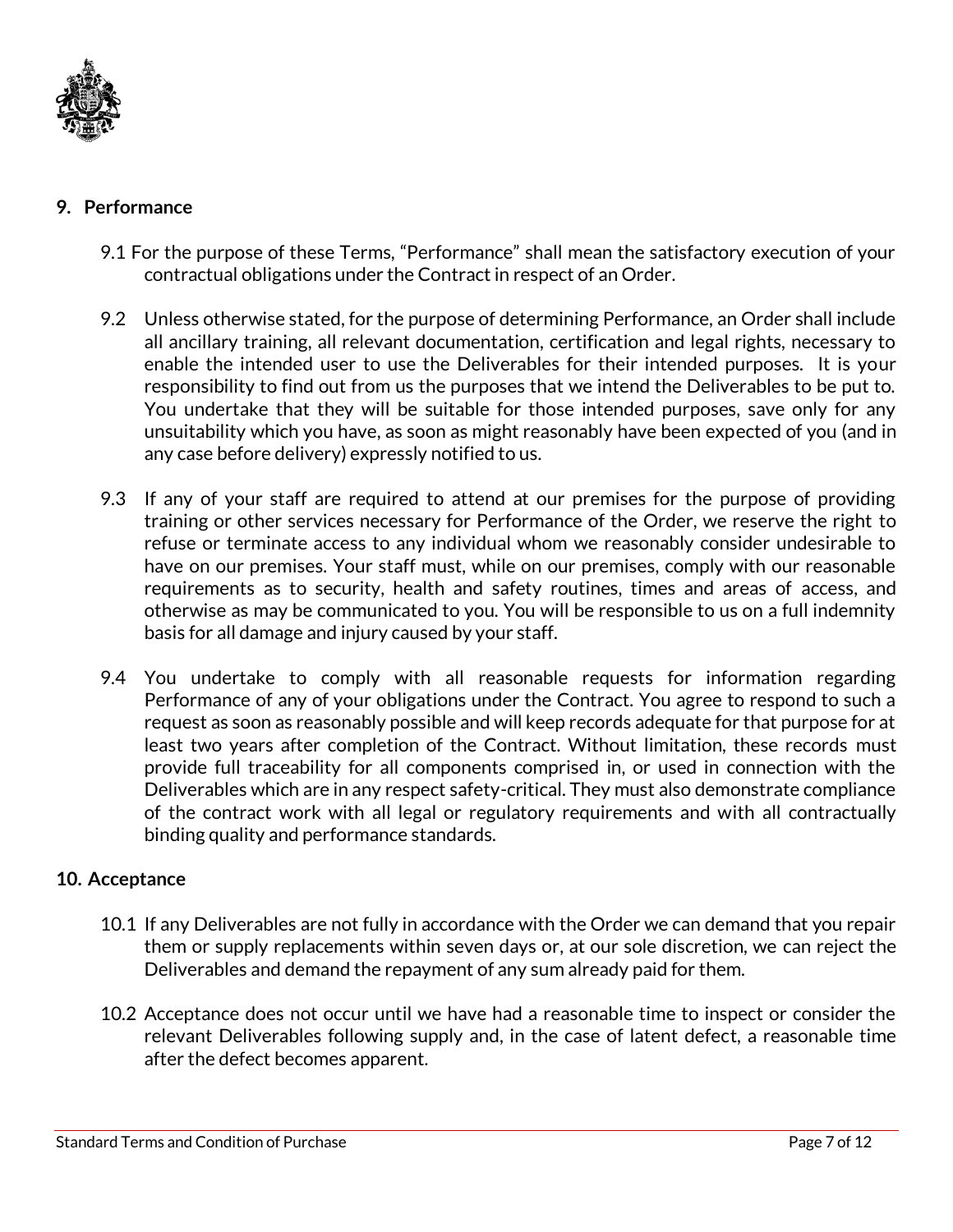

# **11.Warranties and Liability**

#### 11.1 You warrant that:

- 11.1.1 the quantity, quality, description and specification of the Deliverables will correspond to those set out in the Order; and
- 11.1.2 any goods will be free from defects in materials and workmanship; and
- 11.1.3 any Deliverables will comply with all statutory requirements and regulations, and with all normally applicable quality standards, relating to their sale or supply; and
- 11.1.4 all representations made by you about any Deliverables, and all apparently serious representations in your advertising and promotional material, are correct and can be relied upon; and
- 11.1.5 any services will be performed by appropriately qualified and trained personnel; and
- 11.1.6 neither the sale and supply of any Deliverable, nor its proper use by us for an intended purpose, will breach any property rights in or about that Deliverable, including intellectual property rights, of any other person.
- 11.2 All warranties, conditions and other terms implied by statute or common law in our favour will apply to any Deliverables bought from you.
- 11.3 If any Deliverables were bought or obtained by you from a third party then any benefits of any guarantee warranty or indemnity that you hold from that other party, in respect of those Deliverables, will be held on trust for us.
- 11.4 You will insure yourselves, and keep insured for the duration of the Contract, against all normal insurance risks relevant to your work for or with us, on terms and for amounts consistent with normal business prudence. You will demonstrate to us the terms and currency of any such insurance on request.

#### **12. Rights**

12.1 You undertake to procure that any copyright, trademarks, patents, database and other intellectual property rights subsisting in or used in connection with the Deliverables and owned by third parties (the "Third Party Rights") are licenced to us on the basis that they are (i) assignable; (ii)royalty-free; (iii) cover usage for any likely intended purpose; and (iv) free of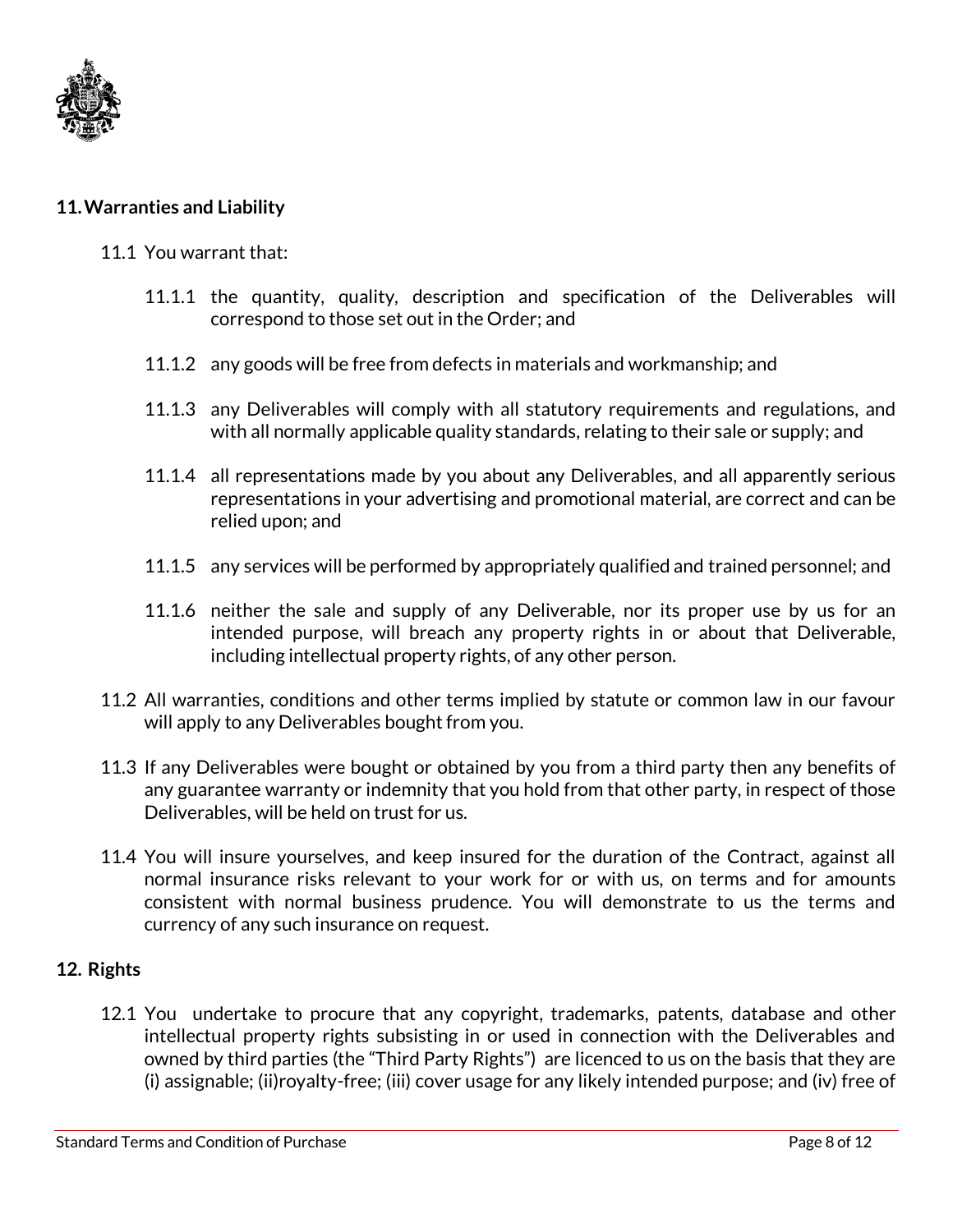

any obligation on us save such as we expressly agree or as are the minimum reasonably necessary for the protection of the Third Party Rights.

- 12.2 If you carry out any development work at our request and wholly or primarily at our expense we will own all intellectual property rights generated by that work (the "Works"). In that case you will transfer to us, or procure to be transferred to us, with full title guarantee the ownership of all intellectual property rights in the Works to the full extent (including as to territory) that we reasonably require for our intended purposes. You will execute any documents and make any declarations reasonably required by us, now or in future, to transfer those rights to us, you will not exploit those rights save for our benefit or with our written consent, and you will (to the extent not yet legally transferred) hold all such rights on trust for us absolutely for the maximum permitted period of eighty years. We have your irrevocable power of attorney to execute any such documents and make any such declarations on your behalf if you fail to comply with this clause.
- 12.3 You will do anything reasonably required by us, during the term of the Contract or after the termination hereof, to perfect any transfer or licence of rights to us under this clause or to assist us in registering or authenticating (but not at your cost enforcing or defending) those rights.

#### **13. Termination**

- 13.1 At any time up to delivery, we can cancel an Order without further liability to you save that if the Order is for Deliverables which are not standard or stock items, and have been specifically commissioned or modified for us, then we will be liable to reimburse you for all irrecoverable costs incurred, or unavoidably committed, by you up to the point of cancellation. By "costs" we mean the direct costs incurred by you in connection with the Order to an aggregate amount not exceeding 80% of the contract price of the cancelled Order. We will be entitled, if we wish it, to the benefit of the part-finished Deliverables in question.
- 13.2 We may suspend performance of, or cancel, or suspend and then at any subsequent time cancel, the Contract or any part thereof, without any liability to you, if (i) you breach any term of the Contract, or (ii) if your business fails.
- 13.3 Your business will be treated for this purpose as having failed if:
	- 13.3.1 you make any voluntary arrangement with your creditors;
	- 13.3.2 (being an individual or firm) you become bankrupt;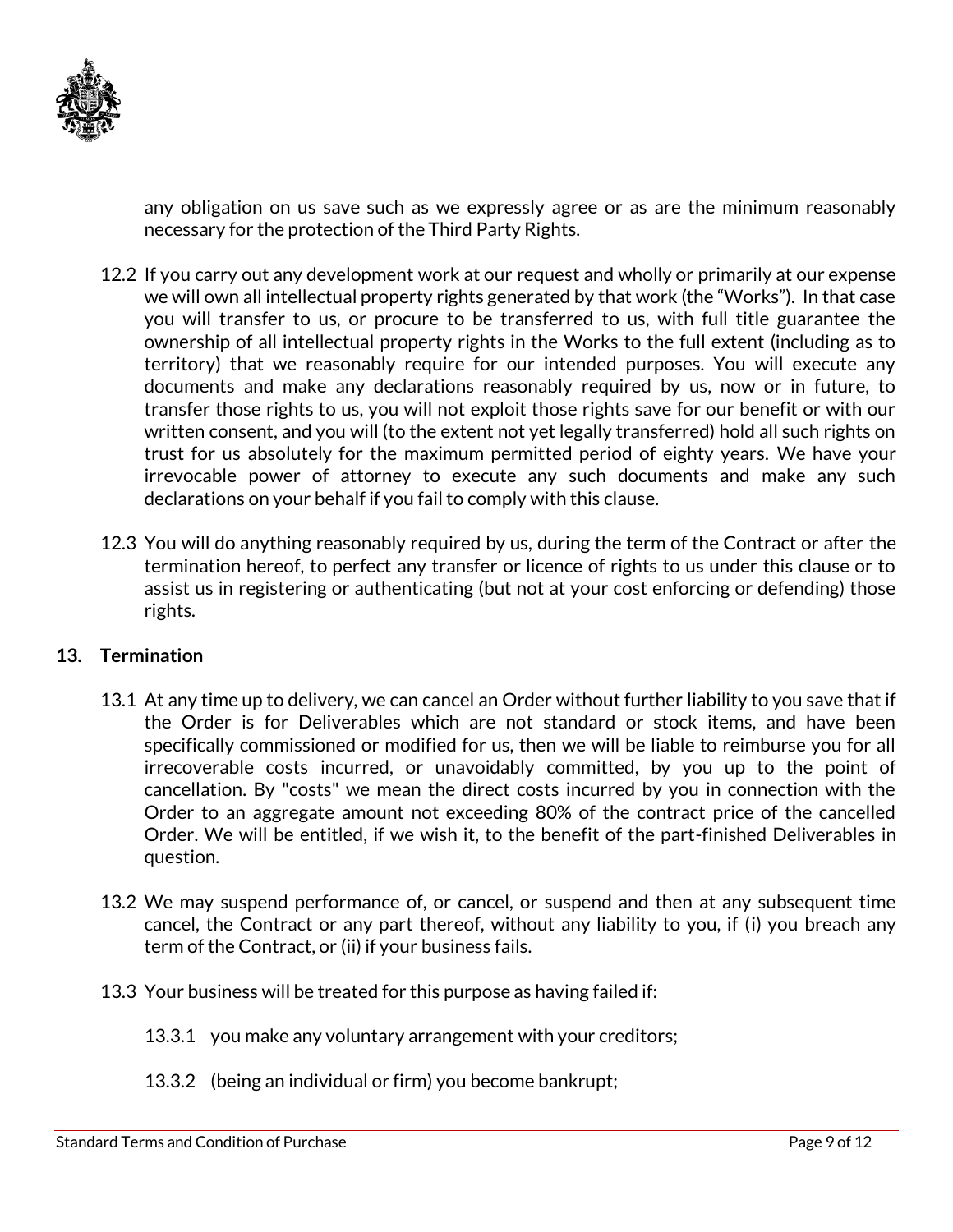

- 13.3.3 (being a company) you become subject to an administration order or go into liquidation;
- 13.3.4 any third party takes possession of, or enforces rights over, any of your property or assets under any form of security ;
- 13.3.5 you stop or threaten to stop carrying on business;
- 13.3.6 you suffer any process equivalent to any of these, in any jurisdiction; or
- 13.3.7 we reasonably believe that any of the events mentioned above is about to occur and we notify you accordingly.
- 13.4 Any right of cancellation or suspension under this section is additional to any rights available to us under the law of any relevant jurisdiction.
- 13.5 Where we terminate the Contract or any part thereof, pursuant to clause 13.2, and we may make other arrangements for the supply of the Deliverables, we shall be entitled to recover from you the amount by which the aggregate of the cost of purchasing and/ or commissioning the Deliverables and the price of the Deliverables exceeds the amount which would have been payable to you had the Deliverables been delivered in accordance with the Contract. Where the Contract is terminated pursuant to clause 13.2, no further payments shall be payable by us until we have established the final cost of replacing the Deliverables.
- 13.6 You undertake to indemnify us and keep us indemnified against any cost, claim, expense or liability arising from any breach by you of the Contract or the PROACTIS User Licence.

#### **14. Social Considerations and Employment Opportunities**

- 14.1 During the term of the Contract, you shall use your best endeavours to assist the Department of Employment in finding employment for persons registered as long term unemployed and seeking employment (the "Registered Unemployed").
- 14.2 In the event that as a direct result of us contracting with you, employment opportunities arise for persons who are Registered Unemployed, you agree not to advertise the employment opportunity without obtaining the prior written consent of the Director of Employment or an officer from the relevant ministry. If so requested by the Director of Employment or an officer from the relevant ministry, you shall consider the employment of Registered Unemployed persons put forward by the Department of Employment or the relevant ministry.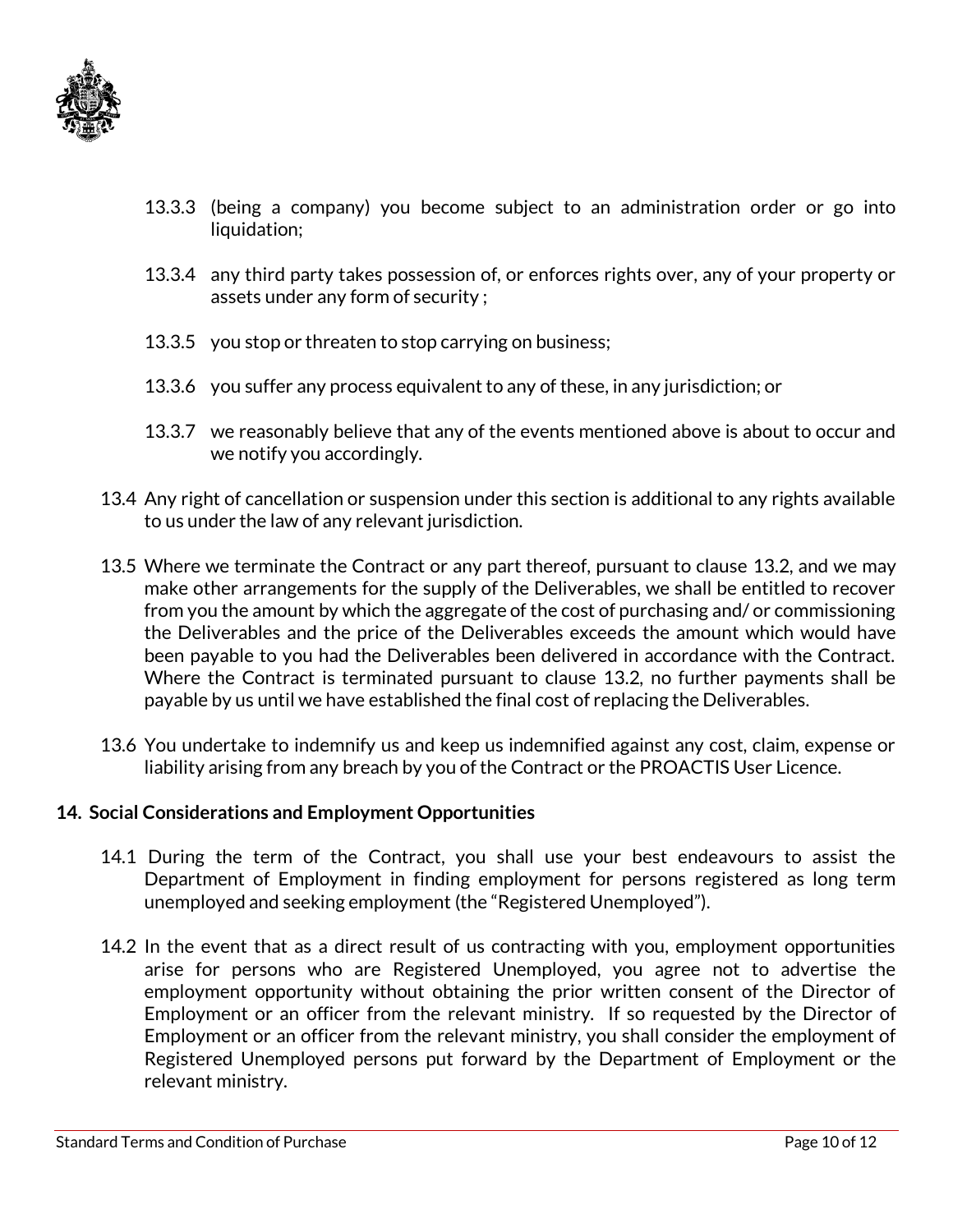

14.3 In the event that you terminate the employment of a person who was Registered Unemployed prior to or during the term of the Contract, you shall use its best endeavours to liaise with the Department of Employment or relevant ministry to replace that person with another person who is Registered Unemployed.

# **15. Miscellaneous**

- 15.1 You will keep strictly confidential all information which you learn about us or our customers, and use that information only for the Performance, in good faith, of your contractual obligations to us. By way of illustration only, you may not use such information, to poach our staff or disparage our reputation. This restriction will apply until the fifth anniversary of Performance of the last Order, but does not apply to information which was demonstrably public knowledge at the time of usage by you.
- 15.2 Our relationship is as independent contractors only, not as partners or as principal and agent. The contract is non-assignable by you. You may sub-contract or delegate part of your obligations if necessary for Performance with the prior consent in writing by the Head of Procurement or other authorised HMGOG senior officer. Responsibility for Performance will at all times remain with you in accordance with the Contract.
- 15.3 We will not be liable to you for any delay or failure to perform any of our obligations under the Contract if the delay or failure was due to a cause beyond our reasonable control.
- 15.4 No waiver by us of any breach of contract by you will be considered as a waiver of any subsequent breach of the same or any other provision, or as a release of the provision which you breached. No delay by us in enforcement, and no toleration shown by us, is to imply any waiver or compromise of our rights.
- 15.5 If any of the terms of the Contract conflict with or contradict each other those terms will over-ride each other in the following order of priority: (1) any express written agreement from us (2) the Order (3) the Terms.
- 15.6 If any provision of these Terms is held by a competent authority to be invalid or unenforceable in whole or in part the validity of the other Terms and of the remainder of the provision in question will not be affected. Every provision is severable from every other.
- 15.7 Unless otherwise set out in the Terms, any written notice under these Terms will be deemed to have been sufficiently served if posted by pre-paid official postal service, or if sent by fax then on receipt of successful answerback, or if sent by e-mail (but in this case only on evidence of successful transmission and only if the parties have regularly communicated on contract matters by that e-mail route).